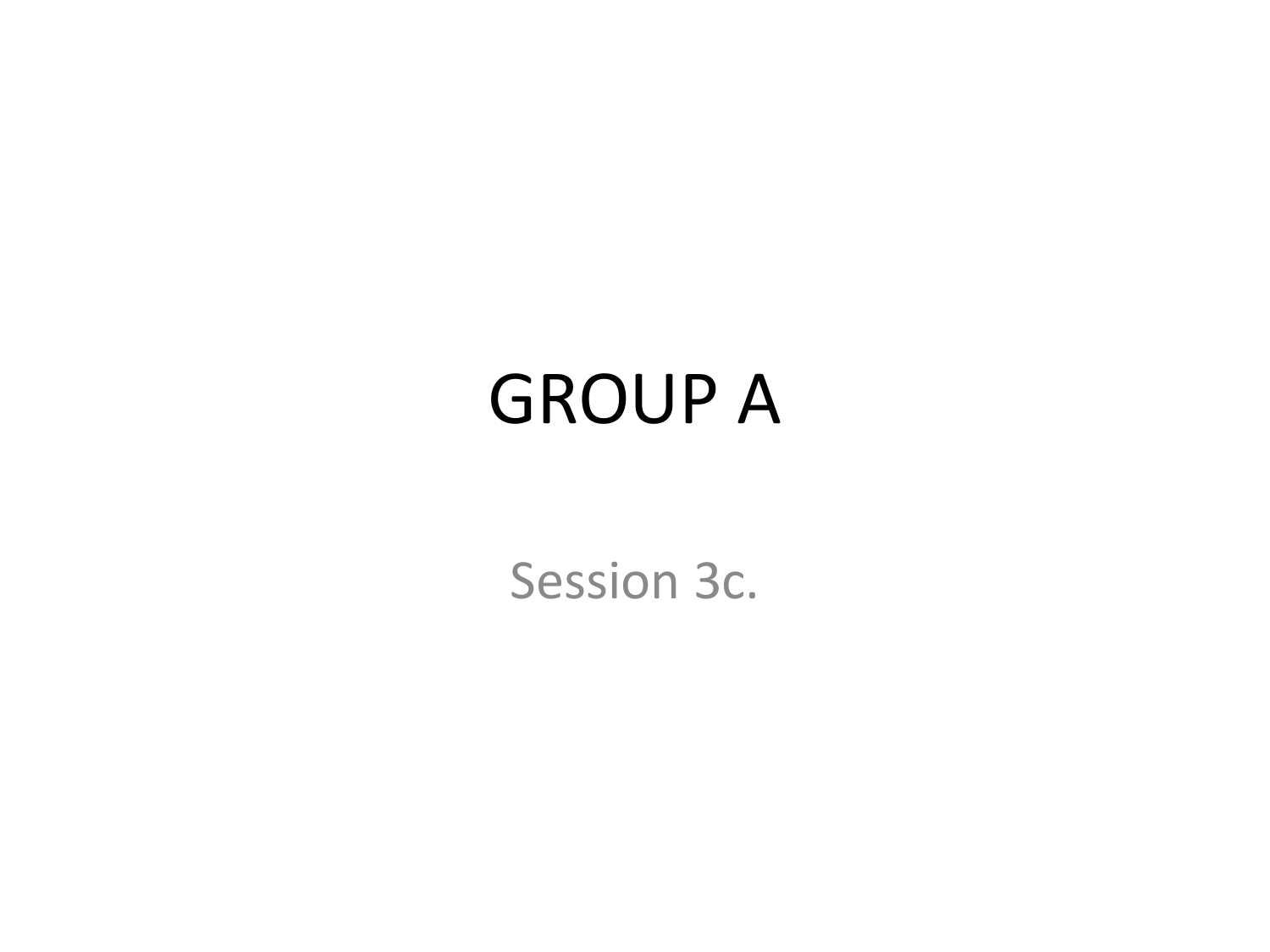- Real time data exchange availability of the stations.
- Monitoring and forecasting preconditions.
- Knowing the curent status of water resources and historical data.
- Availability of meteorological and hydroogical data in real time.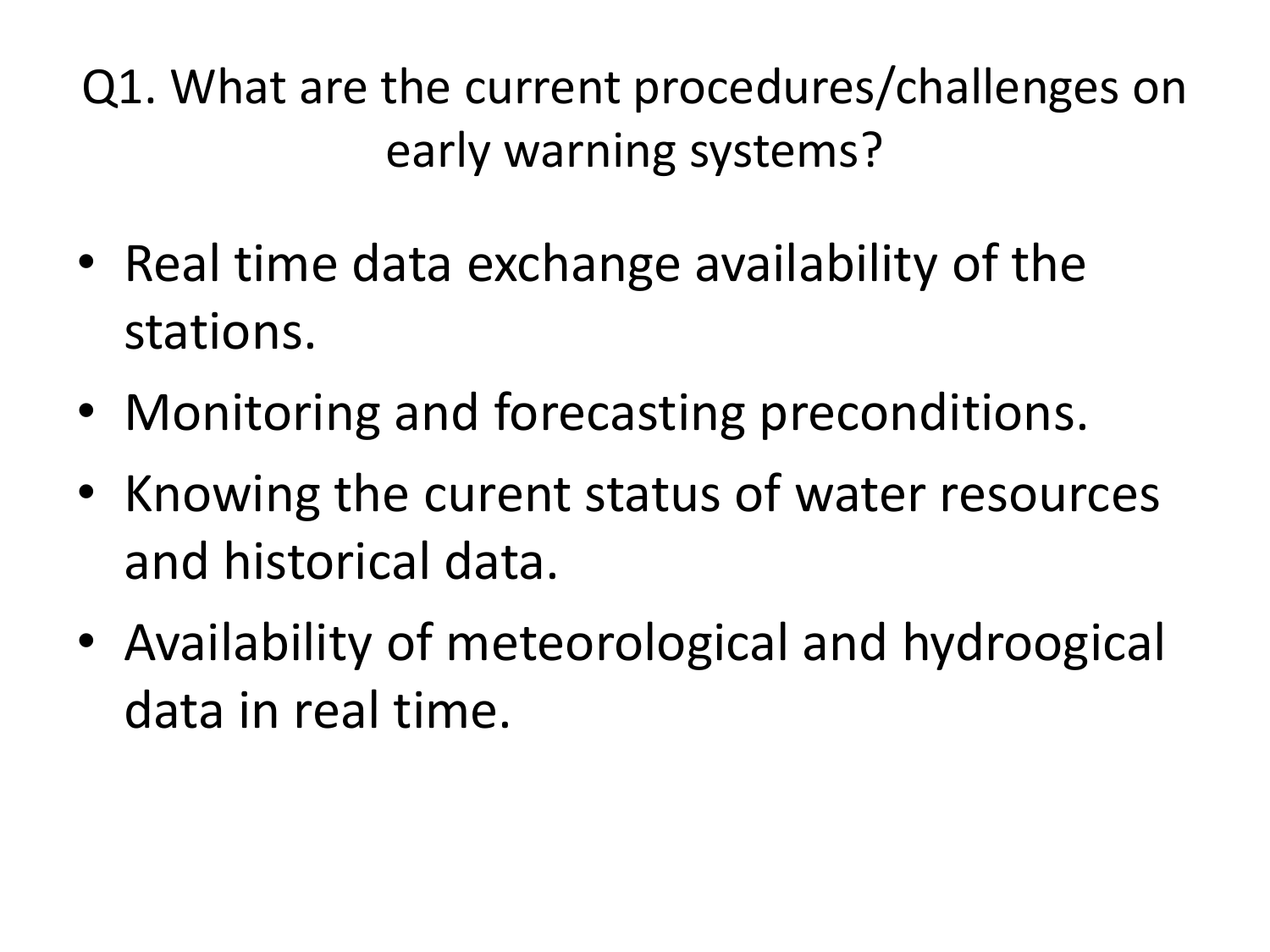• We don't have perfect forecast. Seasonal and long term forecast are not always reliable.



Figure 1. Graphical presentation 2013 summer temperature outlook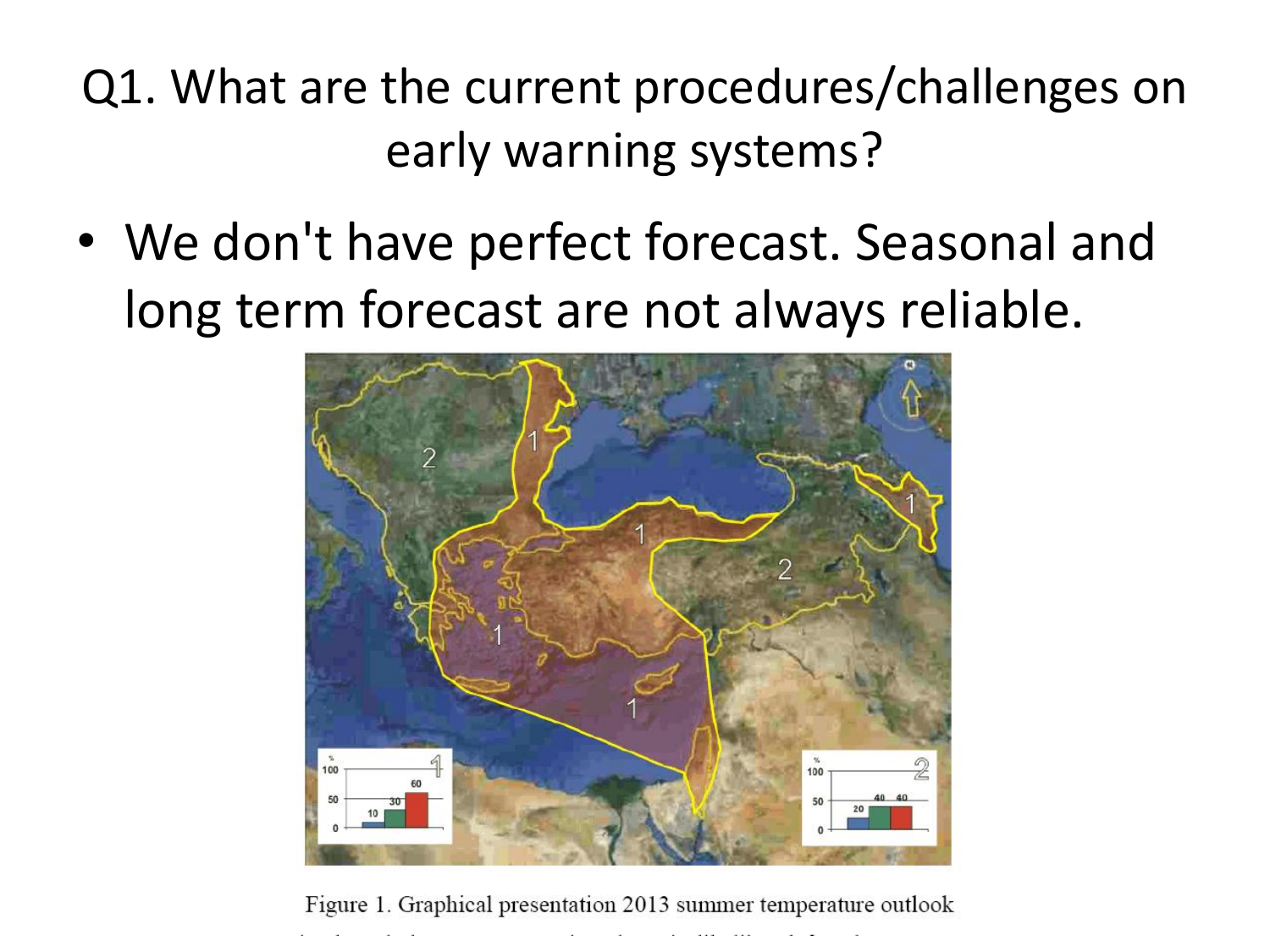

Figure 2. Graphical presentation 2013 summer precipitation outlook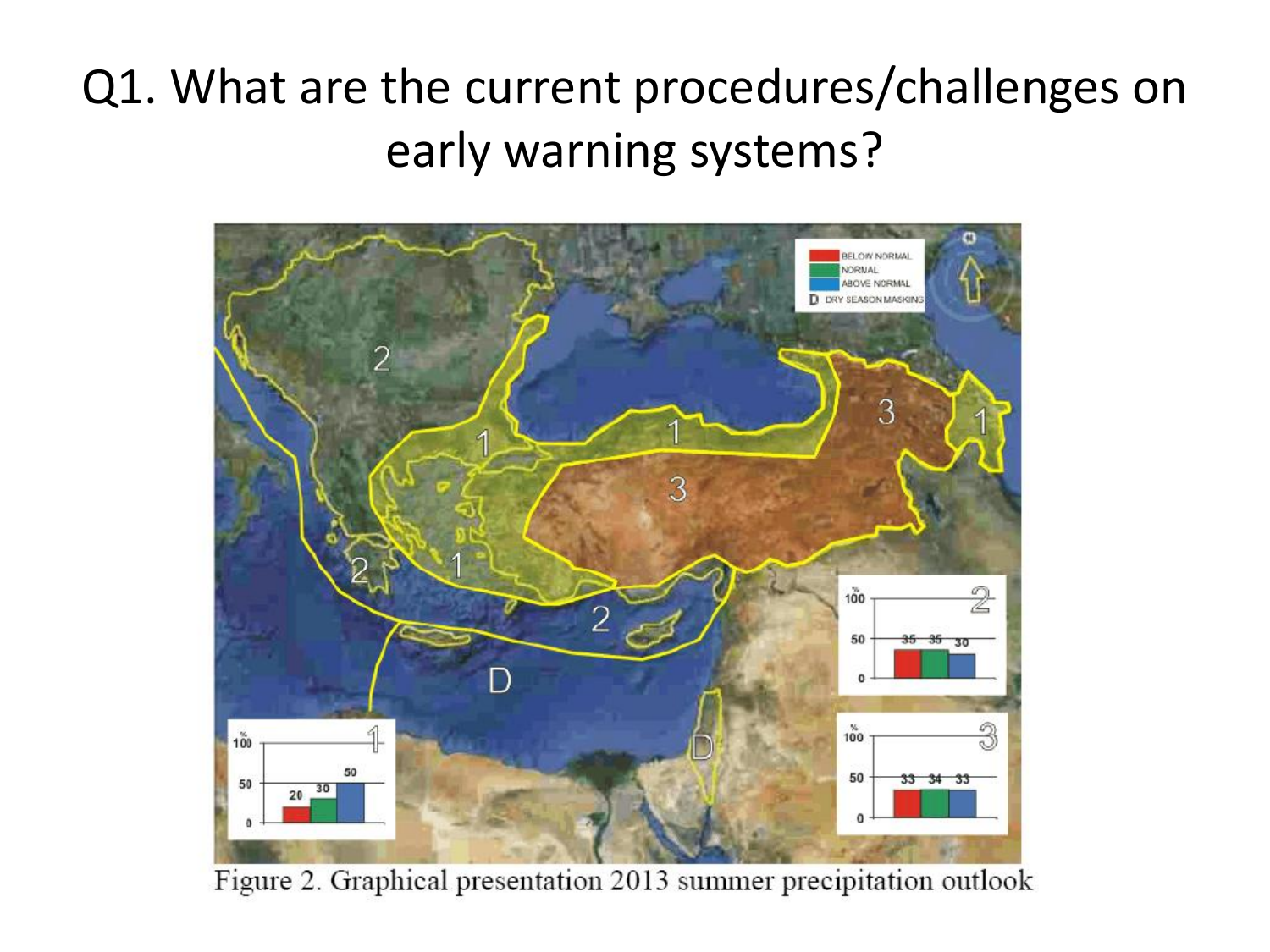- Number of the stations. (Decreasing the number of meteorological stations is another problem)
- Density of the stations.
- Knowing the vulnerability of the water supply.
- Knowing the real time snow pack data. (Sometimes snow pack is more important than precipitation.)
- Knowing snow pack and precipitation amounts are also important for wider regions due to snow melting in the summer.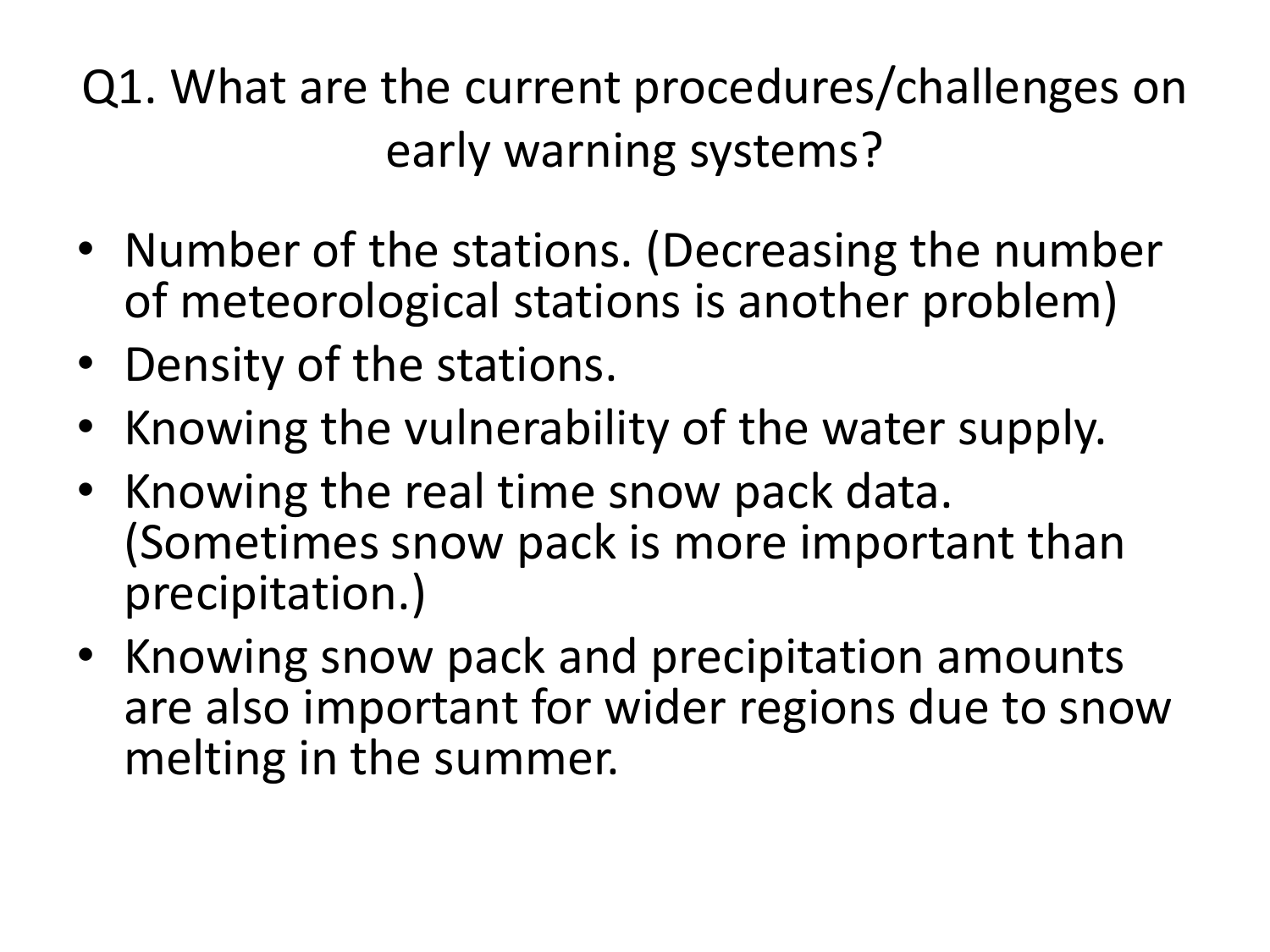- For some regions some parameters may be more important than the others.
- Knowing regions outside your country is also important for obtaining data.
- Delivering information to the public is a challenge.
- Automated (real time) stations are very important also for the early warning systems.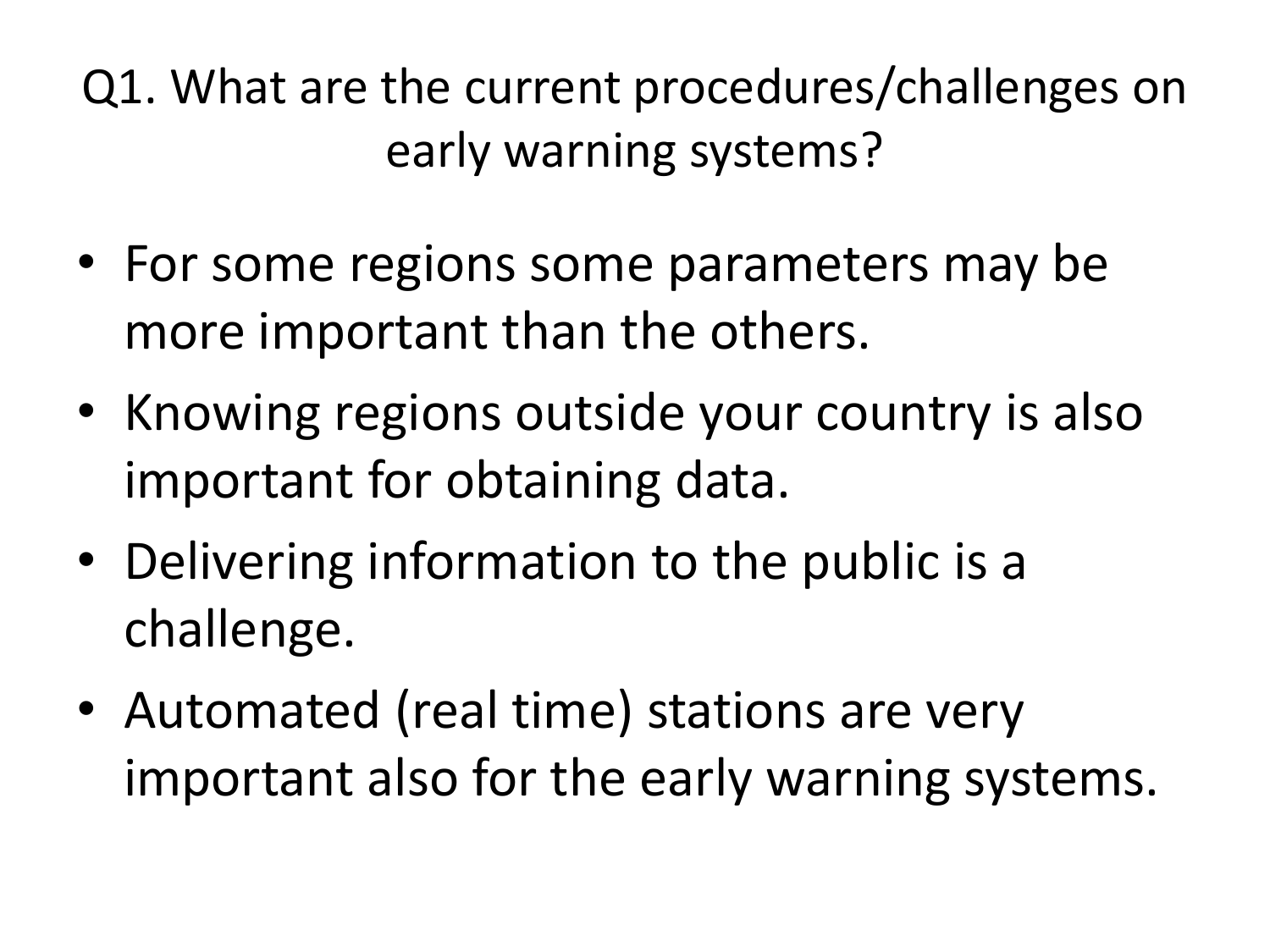Q2. What are the meteorological and hydrological networks, data quality, sustainability needed?

- Calibration of automatic and non-automatic stations is very important for the data quality.
- Climate reports can be prepared to show extrem climate actions to the public.
- Homogenization of meteorological and hydrological historical data (meta-data).
- Locations of the stations are important, there may be homogenization problems between two stations at different places. (e.g. SPI and other indexes with the forest fire indexes.)
- Drought center in Ljubljana and climate center in Belgrad cover all the Balkan region.